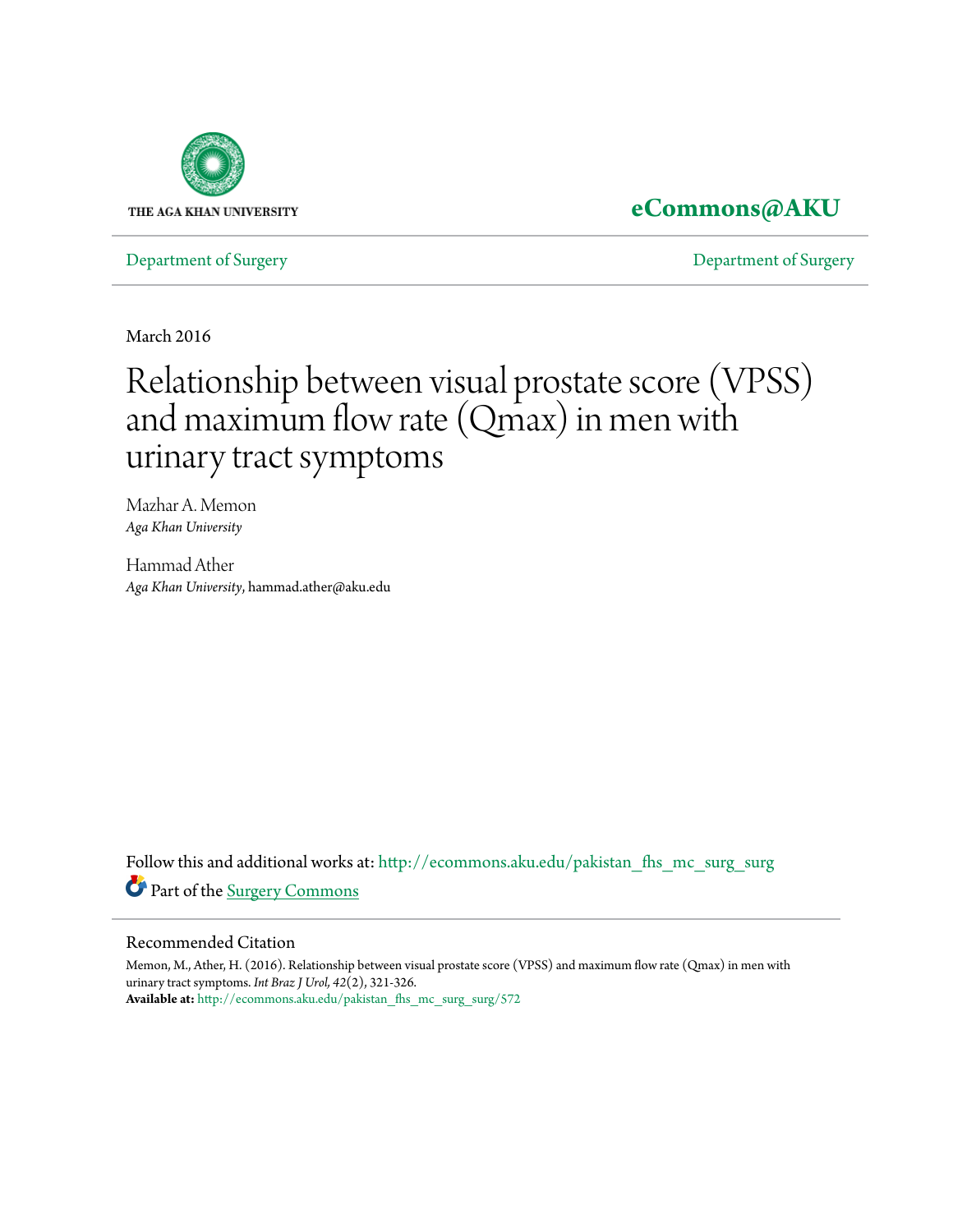

## **Relationship between visual prostate score (VPSS) and**  maximum flow rate  $(Q_{max})$  in men with urinary tract **symptoms \_\_\_\_\_\_\_\_\_\_\_\_\_\_\_\_\_\_\_\_\_\_\_\_\_\_\_\_\_\_\_\_\_\_\_\_\_\_\_\_\_\_\_\_\_\_\_**

Mazhar A. Memon <sup>1</sup>, M. Hammad Ather <sup>1</sup>

*1 Aga Khan University, Surgery karachi, Sind, Pakistan*

*Objective:* To evaluate correlation between visual prostate score (VPSS) and maximum flow rate  $(Q_{\text{max}})$  in men with lower urinary tract symptoms.

*Material and Methods:* This is a cross sectional study conducted at a university Hospital. Sixty-seven adult male patients>50 years of age were enrolled in the study after signing an informed consent.  $Q_{\text{max}}$  and voided volume recorded at uroflowmetry graph and at the same time VPSS were assessed. The education level was assessed in various defined groups. Pearson correlation coefficient was computed for VPSS and  $Q_{\text{max}}$ .

*Results:* Mean age was 66.1±10.1 years (median 68). The mean voided volume on uroflowmetry was  $268\pm160$ mL (median 208) and the mean  $Q_{\text{max}}$  was  $9.6\pm4.96$ mLs/sec (median 9.0). The mean VPSS score was  $11.4 \pm 2.72$  (11.0). In the univariate linear regression analysis there was strong negative (Pearson's) correlation between VPSS and  $Q_{\text{max}}$  (r=-848, p<0.001). In the multiple linear regression analyses there was a significant correlation between VPSS and  $Q_{max}$  (β-http://www.blogapaixonadosporviagens.com.br/p/caribe. html after adjusting the effect of age, voided volume (V.V) and level of education. Multiple linear regression analysis done for independent variables and results showed that there was no significant correlation between the VPSS and independent factors including age (p=0.27), LOE (p=0.941) and V.V (p=0.082).

*Conclusion:* There is a significant negative correlation between VPSS and Q<sub>max</sub>. The VPSS can be used in lieu of IPSS score. Men even with limited educational background can complete VPSS without assistance.

#### **INTRODUCTION**

Lower Urinary Tract Symptoms (LUTS) are common among both aging men and women (1, 2). In several communities based studies it has been reported that LUTS are more common among individuals more than 50 years of age. LUTS are now recognized to be multifactorial. They may be related to body habitus dietary intake, fluid intake and alcohol consumption, age related and from

### **ABSTRACT ARTICLE INFO** *\_\_\_\_\_\_\_\_\_\_\_\_\_\_\_\_\_\_\_\_\_\_\_\_\_\_\_\_\_\_\_\_\_\_\_\_\_\_\_\_\_\_\_\_\_\_\_\_\_\_\_\_\_\_\_\_\_\_\_\_\_\_ \_\_\_\_\_\_\_\_\_\_\_\_\_\_\_\_\_\_\_\_\_\_*

#### *Key words:*

IPSS; Prostate; Urinary Tract; Lower Urinary Tract Symptoms

**Int Braz J Urol. 2016; 42: 321-6**

Submitted for publication: January 16, 2015

Accepted after revision: June 28, 2015

various cardiovascular pathologies. In addition, some medications can also contribute to LUTS (3, 4). In multiple public health studies it has been identified that LUTS have significant implication on quality of life and in severe state they may lead to psychological sequel that may result in depression and anxiety (5, 6). Objective evaluation of LUTS is not only necessary to follow on progression but also to assess the efficacy of treatment (7). Of the many questionnaires to evaluate male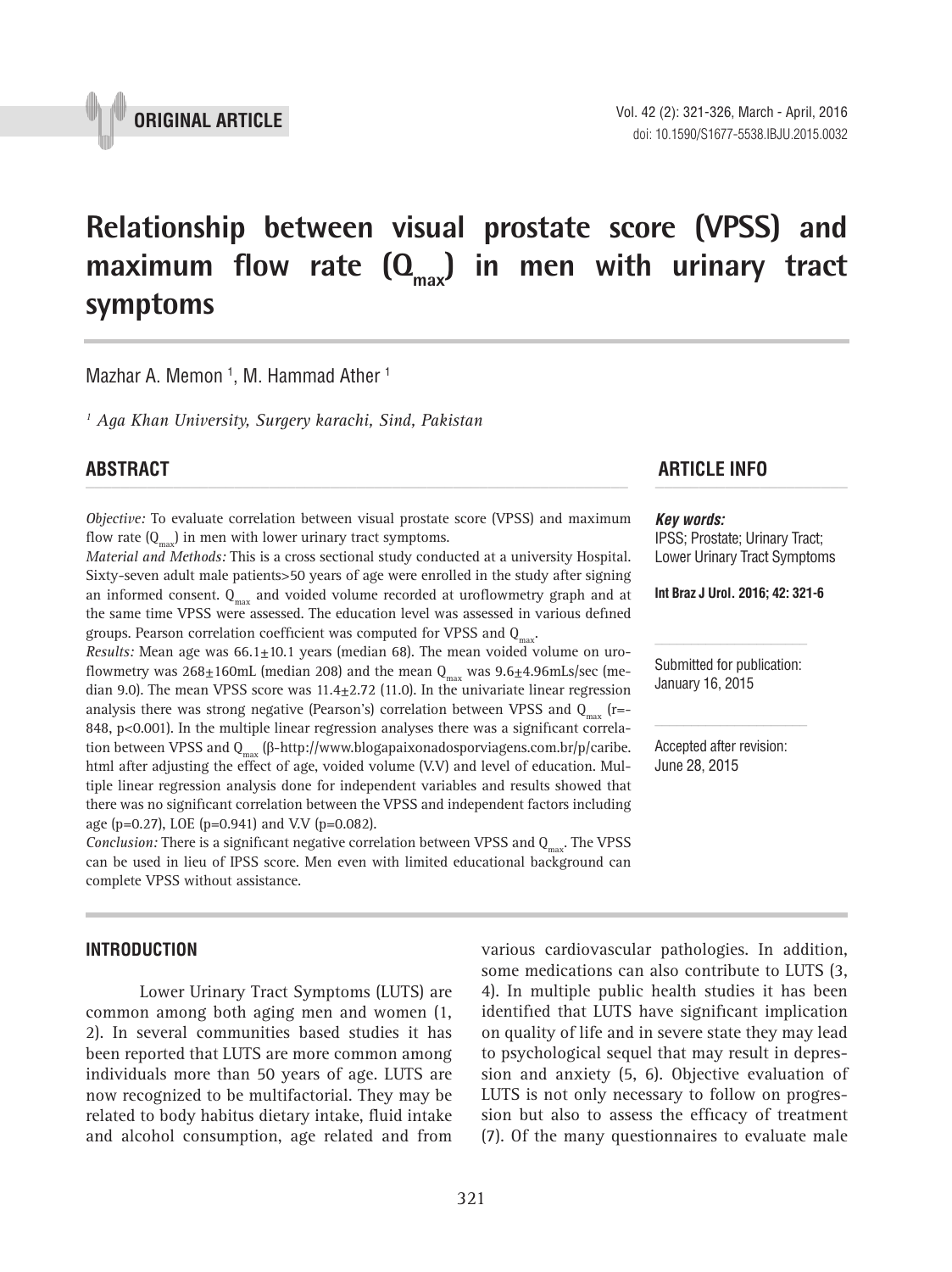LUTS, IPSS is the most preferred one (8, 9).

One of the most significant causes of male LUTS is obstruction; uroflowmetry (UFM) is a simple and non-invasive tool to assess obstruction. UFM determines volume of urine passed per unit of time. It has numeric and graphic representation, which evaluates multiple parameters out of which Voided Volume (VV) and Maximum Flow Rate  $(Q_{\text{max}})$ , the most important (10). It has been observed that 30-70% of men can not complete the IPSS because the questions are difficult to understand as they are wordy and people with lower level of education can not complete it (11, 12). In order to obviate these difficulties, Visual Prostrate Symptoms Score (VPSS) has been introduced. VPSS is a pictorial assessment version of IPSS (1). There is dearth of data on the utility of VPSS in men presumed to have benign prostatic obstruction (BPO). The current study aims to study the relationship between VPSS and maximum flow rate  $(Q<sub>max</sub>)$  in men with lower urinary tract symptoms related to BPO.

#### **MATERIALS AND METHODS**

The study was conducted at a tertiary care hospital in a developing country from March 2013 to July 2013. Prior approval was obtained from Institutional Ethical Review board for the study. The prospective approach was taken and cross- -sectional study design was used. In order to recruit participants, non-probability sampling i.e. consecutive sampling strategy was used. Sample size of 67 was determined using r=0.36 and 1-α=95%. Inclusion and exclusion criteria were pre-determined. Participants who were male and were more than 50 years old with voided volume of>150mL were included. Participants who were unable to fill out the form due to mental or psychological disturbances, patients who refused to participate, patients who could not undergo UFM and patients who experienced other causes including neurogenic bladder or meatal stenosis were excluded from the study.

The data collected included demographic information of participants. In addition, it included VPSS (Figure-1) (http://www.einj.org/journal/ view.php?number=147),  $Q_{max}$ , and voided volume.

Level of education was operationally categorized into five categories that included Primary (Grade 1 to 5), Middle (Grade 6 to 8), High (Grade 9 and 10 leading to Secondary School Certificate), Intermediate (Grade 11 and 12 leading to Higher Secondary School Certificate), and University programs leading to undergraduate and graduate degrees. Data was entered and analyzed using SPSS version 19. Mean, median, and standard deviation was computed for continuous variables. Percentages and proportion was computed for categorical variables. Pearson correlation coefficient was computed for VPSS and  $Q_{\text{max}}$ . Moreover, multiple linear relationships were computed to identify relationship between VPSS and  $Q_{\text{max}}$ .

#### **RESULTS**

In total, 67 participants were recruited. The age of study participants ranged from 66–68±10 years. Around 48% of the study participants were not educated, whereas 22% were up to high grade and 30% were Intermediate and above. The mean  $Q_{\text{max}}$  was 9.69 $\pm$ 4.94mL/sec. The mean voided volume recorded for study participants was  $268.45 \pm 160.49$ mL. Moreover, the mean VPSS recorded was  $11.46 \pm 2.72$  (Table-1).

In order to identify the relationship between VPSS and  $Q_{\text{max}}$ , Pearson correlation revealed strong negative relationship (r=-0.848, P<0.001) among these variables. The univariate linear regression analysis revealed that both  $Q_{max}$  (P<0.001) and VV (P=0.036) were significantly associated with VPSS. Moreover, multivariate regression analysis revealed significant relationship (P <0.001) between VPSS and  $Q_{max}$  while adjusting for the effect of age, VV and level of education (Table-2).

#### **DISCUSSION**

The idea of developing VPSS was generated by Van der Walt who identified that patients who were either less educated or not educated required assistance of physicians in order to fill the International Prostrate Symptom Score (IPSS). In comparison, patients were able to comprehend pictorial representation shown in VPSS (13).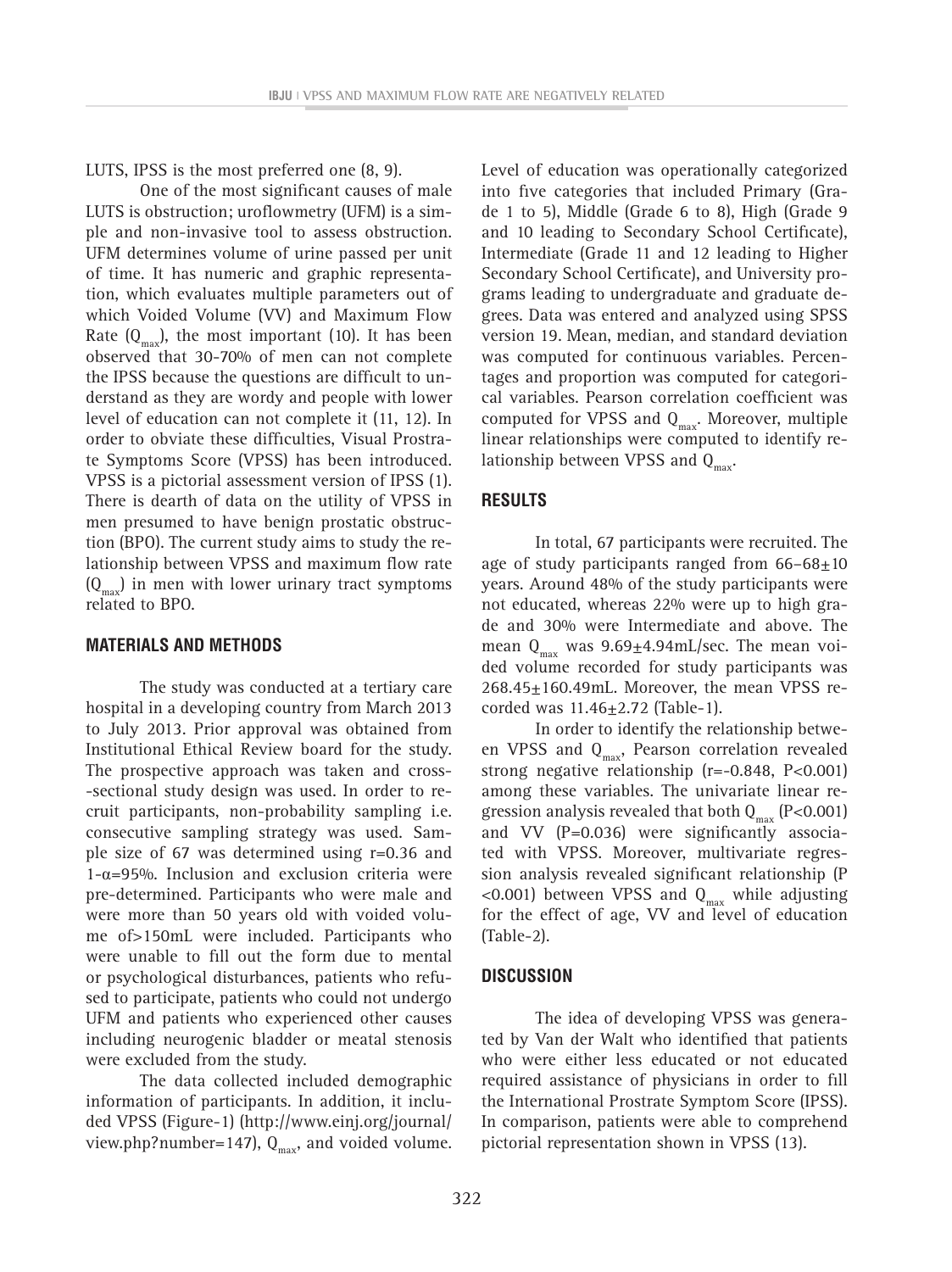

**Figure 1 - Pictorial display of the visual IPSS (VPSS score), assessing daytime and nighttime frequency, flow rate and QoL.**

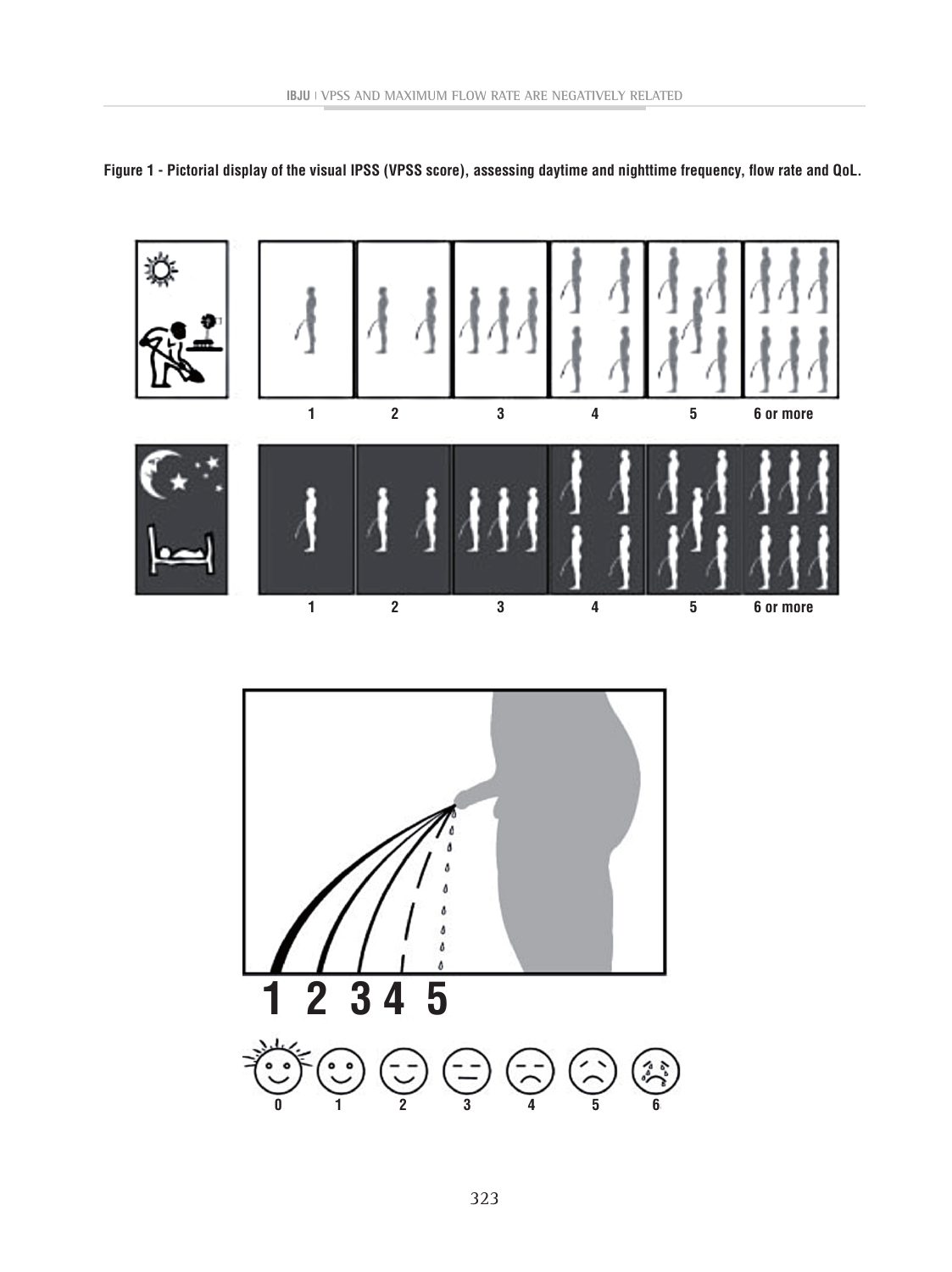| Variable                               | Mean   | Median | <b>Standard Deviation</b> |
|----------------------------------------|--------|--------|---------------------------|
| Maximum Flow Rate $(Q_{max})$          | 9.69   | 9.00   | 4.94                      |
| Voided Volume (VV)                     | 268.45 | 208.00 | 160.49                    |
| Visual Prostrate Symptoms Score (VPSS) | 11.46  | 11.00  | 2.72                      |

#### **Table 1 - Descriptive Analysis of Study Variables.**

#### **Table 2 - Univariate and Multivariate Linear Regression Analysis.**

| Variable                             | Odds Ratio | Confidence Interval (95%) | P-value    |
|--------------------------------------|------------|---------------------------|------------|
| Univariate Linear Regression         |            |                           |            |
| Maximum Flow Rate $(Q_{\text{max}})$ | $-0.47$    | $-0.54, -0.39$            | < 0.001    |
| Voided Volume (VV)                   | $-0.004$   | $-0.008, 0.00$            | 0.036      |
|                                      |            |                           |            |
| Multivariate Linear Regression       |            |                           |            |
| Maximum Flow Rate $(Q_{max})$        | $-0.46$    | $-0.54, -0.39$            | $< 0.001*$ |

\*Adjusting for the effect of age, VV and level of education

Assessment of LUTS is essential to identify and plan management. There are a number of tools available to evaluate LUTS. Among all tools, VPSS has proved to be an effective tool especially for less educated or not educated individuals. It has proved to be an effective tool to assist medical practitioners in making treatment related decisions. In the current study half of the participants were not educated (14, 15).

In line with the findings of the current study, Van der Walt et al. also identified that VPSS correlated with  $Q_{\text{max}}$ . They recruited 96 participants over the period of one year. The identified relationship was negative in nature. They also supported that VPSS is a reliable tool for assessing subjective symptoms of patients experiencing LUTS (13). Similarly, other studies have also reported significant association between VPSS and  $Q_{\text{max}}$ . In our study, the total number of patients was 67 and it was a six months study whereas in previous studies the time period was at least of one year. Yeon Won Park et al. have the highest participant number of 240 and our study was done only during six months (16). More recently Afriansyah and

colleagues (17) similarly noted in rural Indonesian areas that VPSS correlated significantly with the IPSS and could be completed without assistance by a greater proportion of men with low levels of education.

It has been proven that patients defined their symptoms accurately proving the strength of VPSS scoring system. Moreover, this can also be interpreted that the patient understands pictogram of VPSS in a proper manner. The actual VPSS score is 23 but as we have excluded the factor quality of life, the total VPSS analysis was 17 instead of 23 and the reason for exclusion is defined above. The comparative study by Van der Walt et al. has weighed all components of VPSS but the drawback of that study is that they have not mentioned mean VPSS score. In our study mean VPSS was  $11.4 \pm 2.72$  and it is a valuable Figure for interpretation. Whereas in another study conducted by Yeon Won Park the mean VPSS was 9, which is slightly lower when compared with our study, but comparable with other study conducted by Heyns et al. (14). In our study the mean maximum flow rate  $(Q_{\text{max}})$  was 9.69mL, which was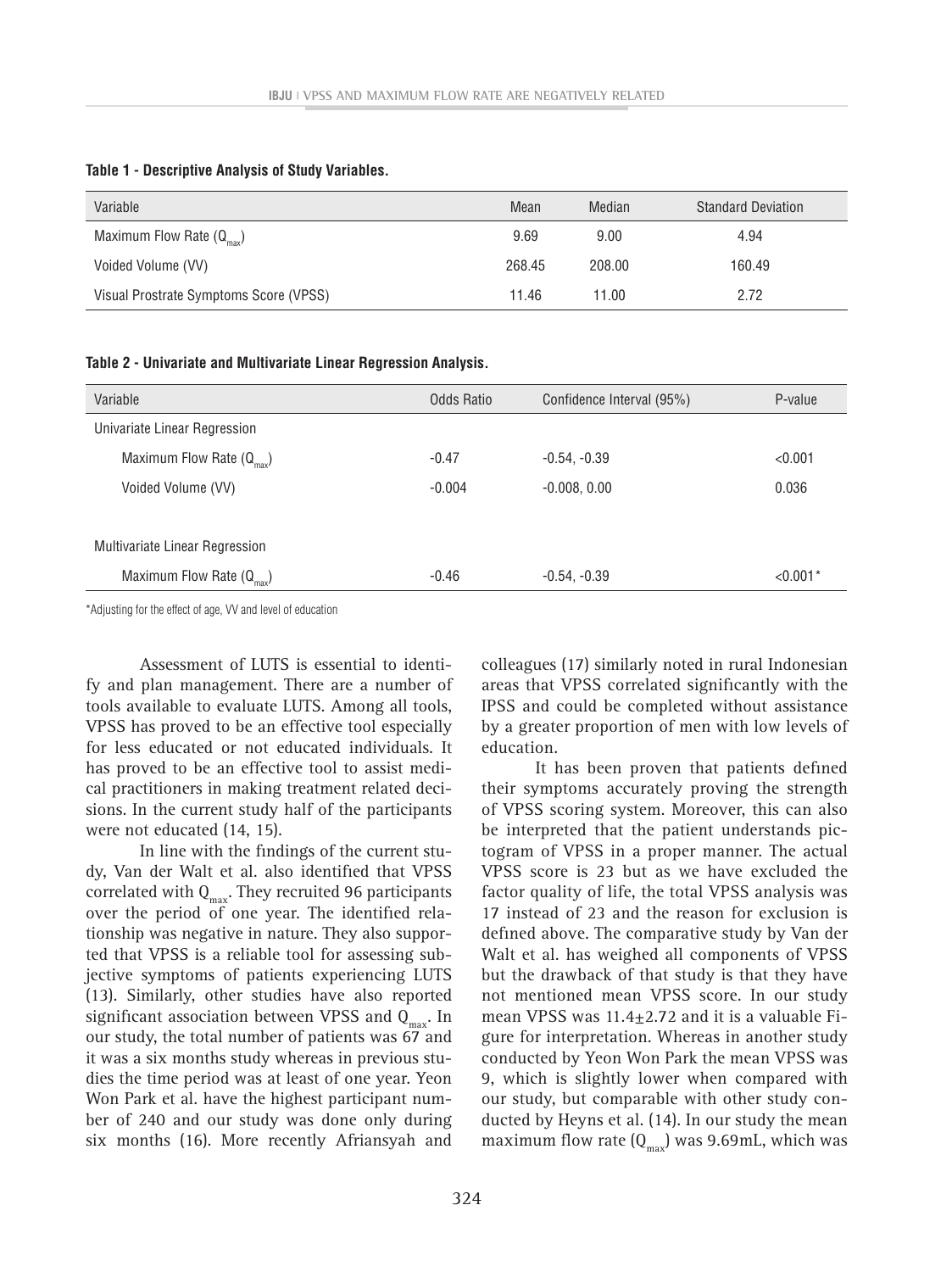slightly lower compared to other studies. About 50 percent of our population was less educated and it was almost comparable to the other studied.

The findings of our study also revealed that age, voided volume and level of education are independent variables. After the multivariate analysis with VPSS we found that there was no significant difference between each other and the calculated P-value for age was 0.460, VV was 0.151 and for LOE P=0.999. Similarly, the study by Heyns et al. (14) also identified that there is no significant association between age and VPSS. In multivariate analysis, when  $Q_{\text{max}}$  was correlated to VPSS it was observed a significant p value (<0.0001). In our study there was strong negative correlation (-0.848) between VPSS and  $Q_{max}$  and when compared to the other studies it was more negative. Although IPSS and VPSS are predominantly used in the evaluation of male LUTS secondary to BPO, Wessel and Heynes (18) noted that they could be effectively used for urethral stricture related LUTS. They noted that VPSS correlates significantly with IPSS,  $Q_{max}$ , and urethral diameter in men with urethral stricture disease and takes significantly less time to complete. A combination of VPSS>8 and  $Q_{\text{max}}$ <15mL/s can be used to avoid further invasive evaluation during follow-up in men with urethral strictures.

Our study proved that level of education doesn't have significant association with VPSS. This supports that less educated or uneducated patient can provide better conclusion when they filled these pictorial form of VPSS, which is used for objective evidence for LUTS. The main drawback of our study is that we have not compared the VPSS with IPSS and also with other parameters of uroflowmetry.

#### **CONCLUSIONS**

The current study has shown a significant negative correlation between VPSS and  $Q_{max}$ . VPSS is a pictorial form rather than descriptive and can be completed without assistance by men with limited education.

### **CONFLICT OF INTEREST**

None declared.

#### **REFERENCES**

- 1. Avasarala KA, Ahmed SM, Nandagiri S, Tadisetty S. Epidemiological differences of lower urinary tract symptoms among female subpopulations and group level interventions. Indian J Urol. 2008;24:498-503.
- 2. Homma Y, Kawabe K, Tsukamoto T, Yamanaka H, Okada K, Okajima E, et al. Epidemiologic survey of lower urinary tract symptoms in Asia and Australia using the international prostate symptom score. Int J Urol. 1997;4:40-6. Erratum in: Int J Urol 1997;4:232.
- 3. Berghmans LC, Hendriks HJ, Bo K, Hay-Smith EJ, de Bie RA, van Waalwijk van Doorn ES. Conservative treatment of stress urinary incontinence in women: a systematic review of randomized clinical trials. Br J Urol. 1998;82:181-91.
- 4. Oelke M, Bachmann A, Descazeaud A, Emberton M, Gravas S, Michel MC, et al. EAU guidelines on the treatment and follow-up of non-neurogenic male lower urinary tract symptoms including benign prostatic obstruction. Eur Urol. 2013;64:118-40.
- 5. Boyle P, Robertson C, Mazzetta C, Keech M, Hobbs R, Fourcade R, et al. The relationship between lower urinary tract symptoms and health status: the UREPIK study. BJU Int. 2003;92:575-80.
- 6. Roehrborn CG. Benign prostatic hyperplasia: an overview. Rev Urol. 2005;7:S3-S14.
- 7. Irwin DE, Milsom I, Hunskaar S, Reilly K, Kopp Z, Herschorn S, et al. Population-based survey of urinary incontinence, overactive bladder, and other lower urinary tract symptoms in five countries: results of the EPIC study. Eur Urol. 2006;50:1306-14.
- 8. Agrawal CS, Chalise PR, Bhandari BB. Correlation of prostate volume with international prostate symptom score and quality of life in men with benign prostatic hyperplasia. Nepal Med Coll J. 2008;10:104-7.
- 9. Wadie BS, Ebrahim el-HE, Gomha MA. The relationship of detrusor instability and symptoms with objective parameters used for diagnosing bladder outlet obstruction: a prospective study. J Urol. 2002;168:132-4.
- 10. Ather MH, Memon A. Uroflowmetry and evaluation of voiding disorders. Tech Urol. 1998;4:111-7.
- 11. Johnson TV, Abbasi A, Ehrlich SS, Kleris RS, Schoenberg ED, Owen-Smith A, et al. Patient misunderstanding of the individual questions of the American Urological Association symptom score. J Urol. 2008;179:2291-4.